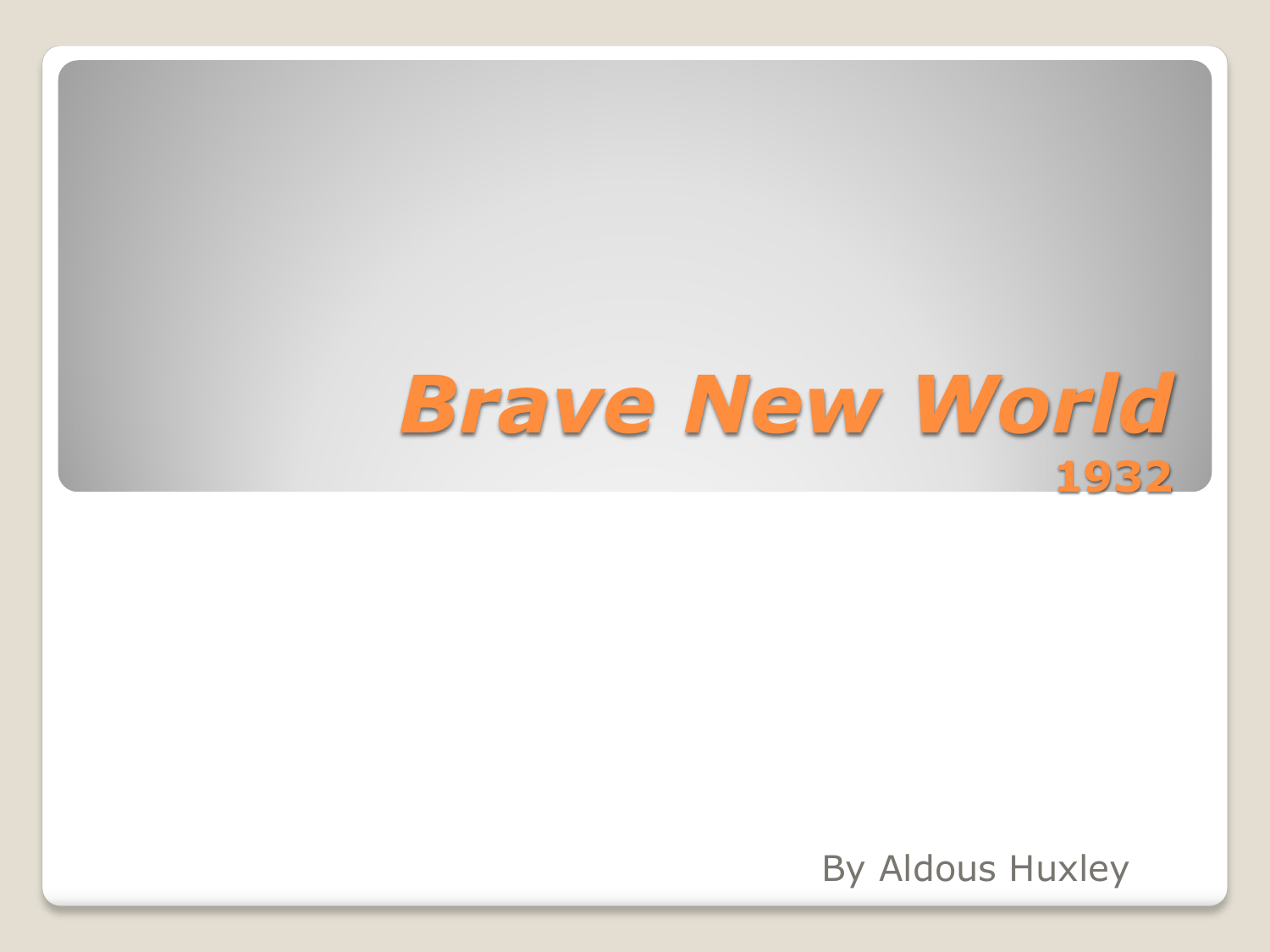- Central London Hatchery and Conditioning Center
	- "Community, Identity, Stability"
- The D.H.C. is giving students a tour of the hatchery
	- Incubators and test tubes are seen
- Ch. 1 shows the pre-birth conditioning of the babies

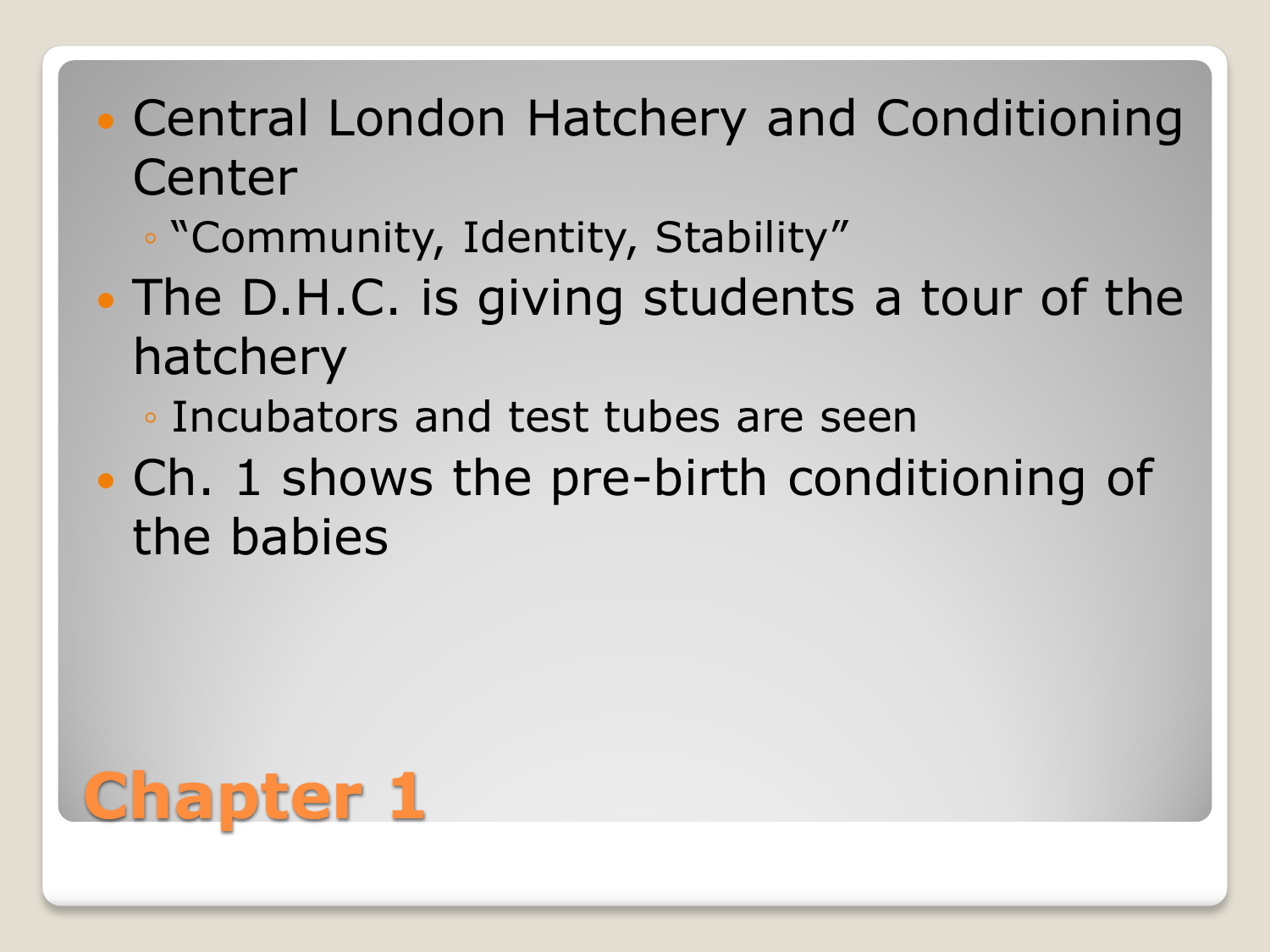### • Pg. 5-6 –the modern fertilizing process

- "the operation undergone voluntarily for the good of Society, not to mention the fact that it carries a bonus amounting to six months' salary"
- This was the voluntary giving up of ovaries for a bonus
- They took the eggs produced by the ovaries and threw them in a tub of sperm—voila! Fertilized eggs!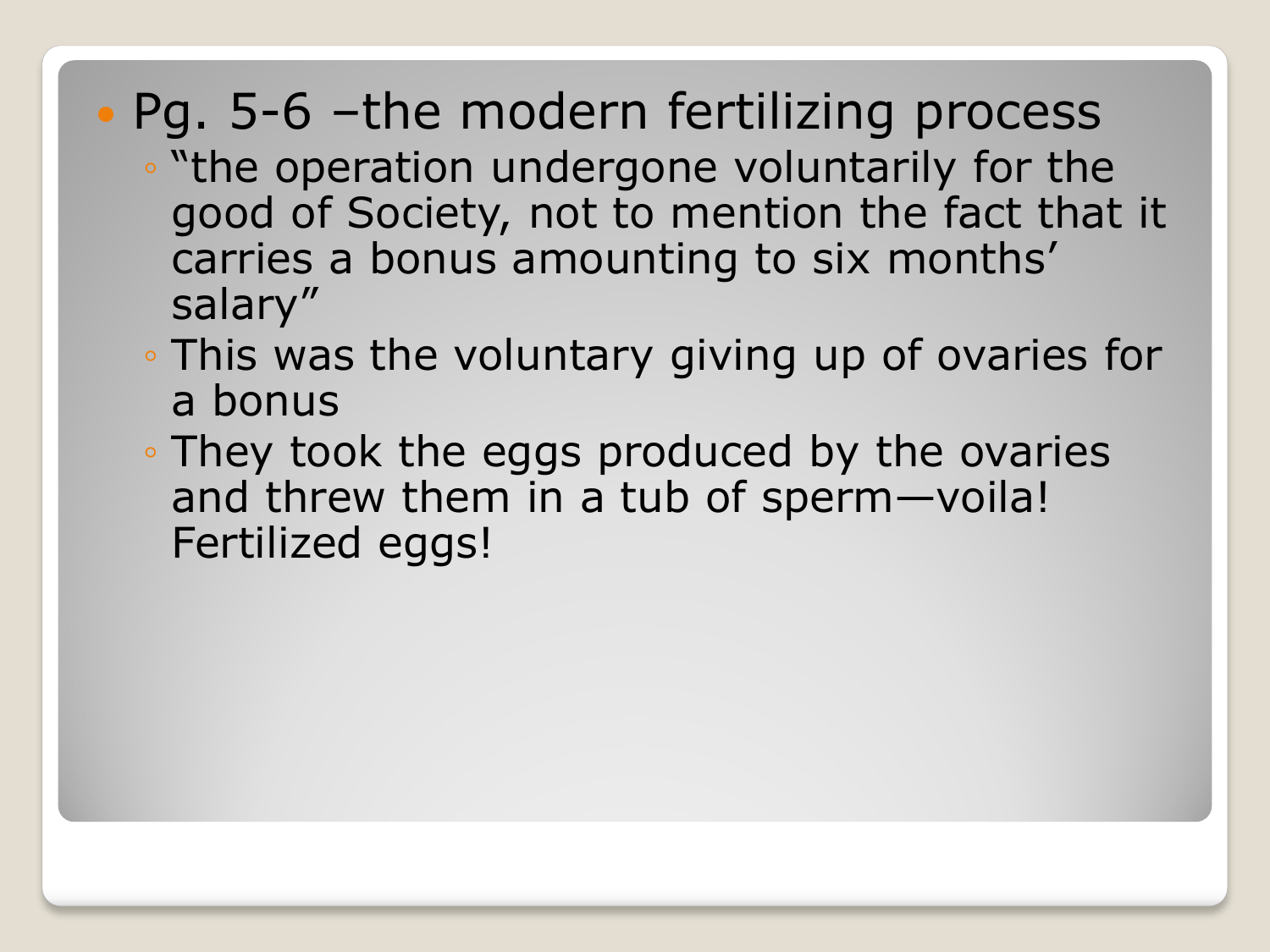- Bokanovsky's process—one egg divides up to 96 times to mass produce children ◦ Social stability
- Podsnap's technique—accelerated ripening process for the eggs
	- Pg. 8 "in other words, multiply by seventytwo—and you get an average of nearly eleven thousand brothers and sisters in a hundred and fifty batches of identical twins, all within two years of the same age."

## **Alphas, Betas, Gammas, Deltas, and Epsilons**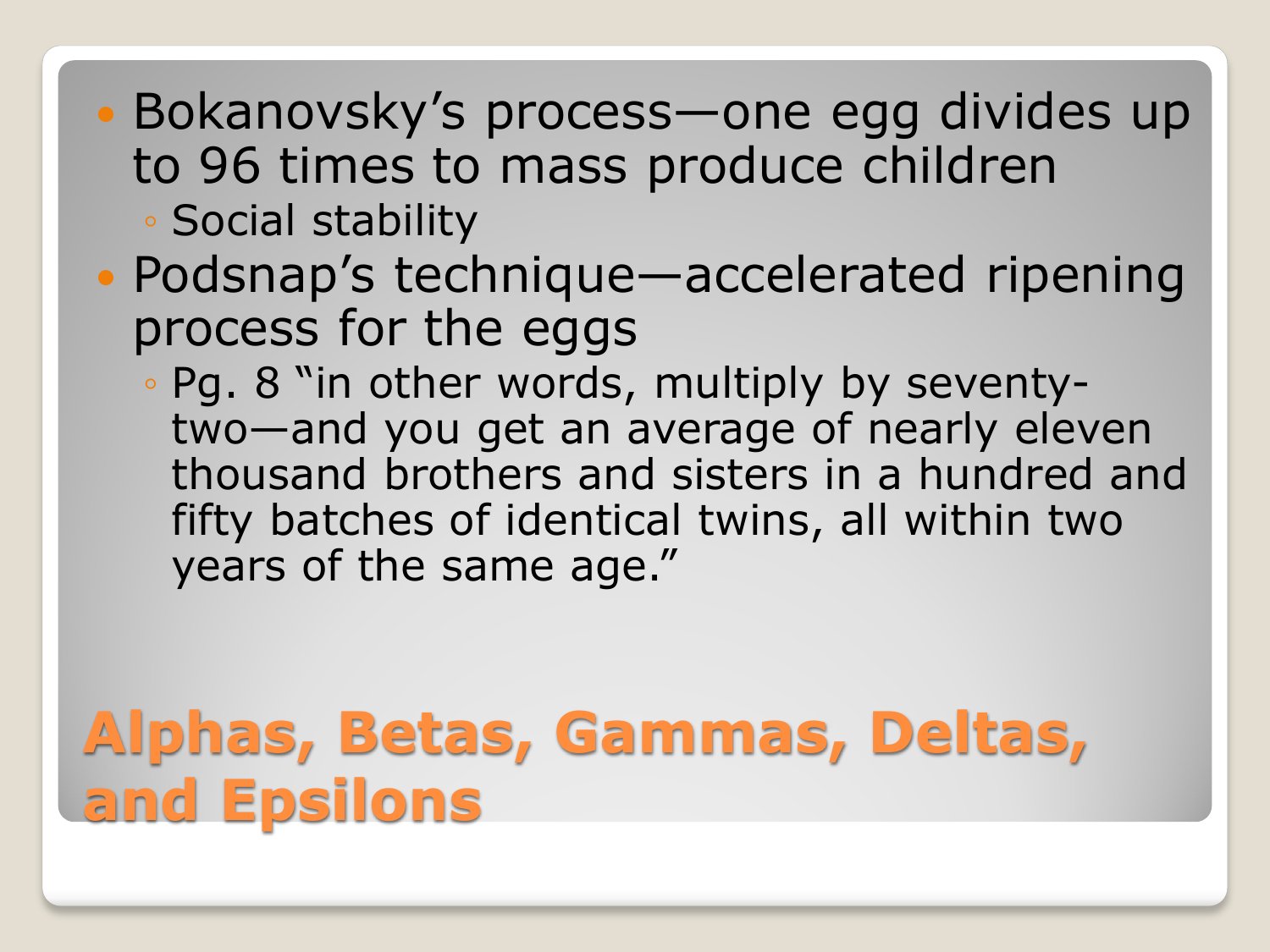Large bottles were lined with fresh sow's peritoneum (pig's skin!) ◦ That similar to a woman's womb

# **The Bottling Room**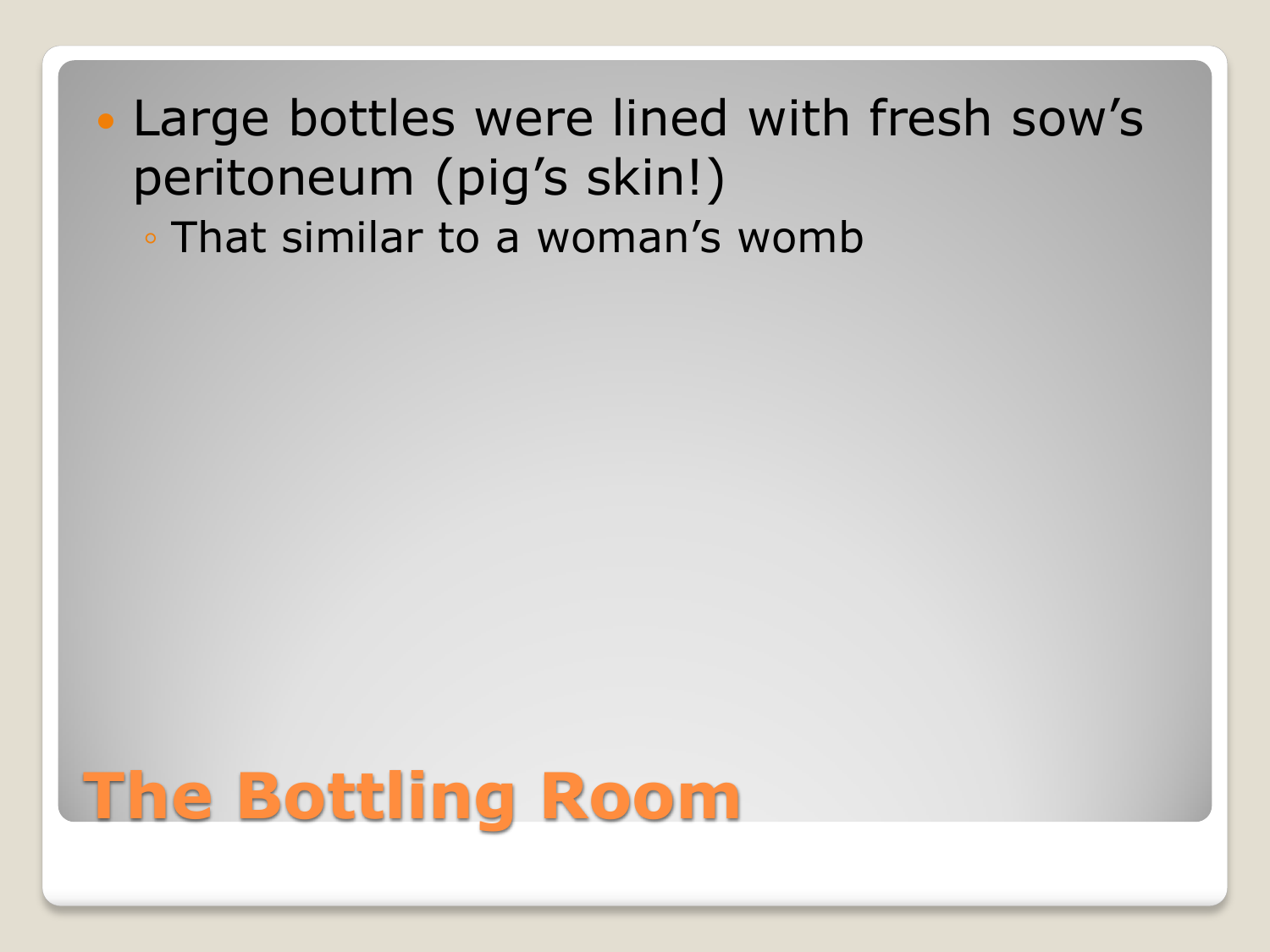- $\cdot$  T = males
- $\bullet$  O= females
- $\bullet$  ? = freemartins

#### **• Fertility is a nuisance**

- Only thirty percent of female embryos develop normally
- Others get a dose of male-sex hormones (some even have beards—pretty, huh?) These are those freemartins

# **Social Predestination Room**